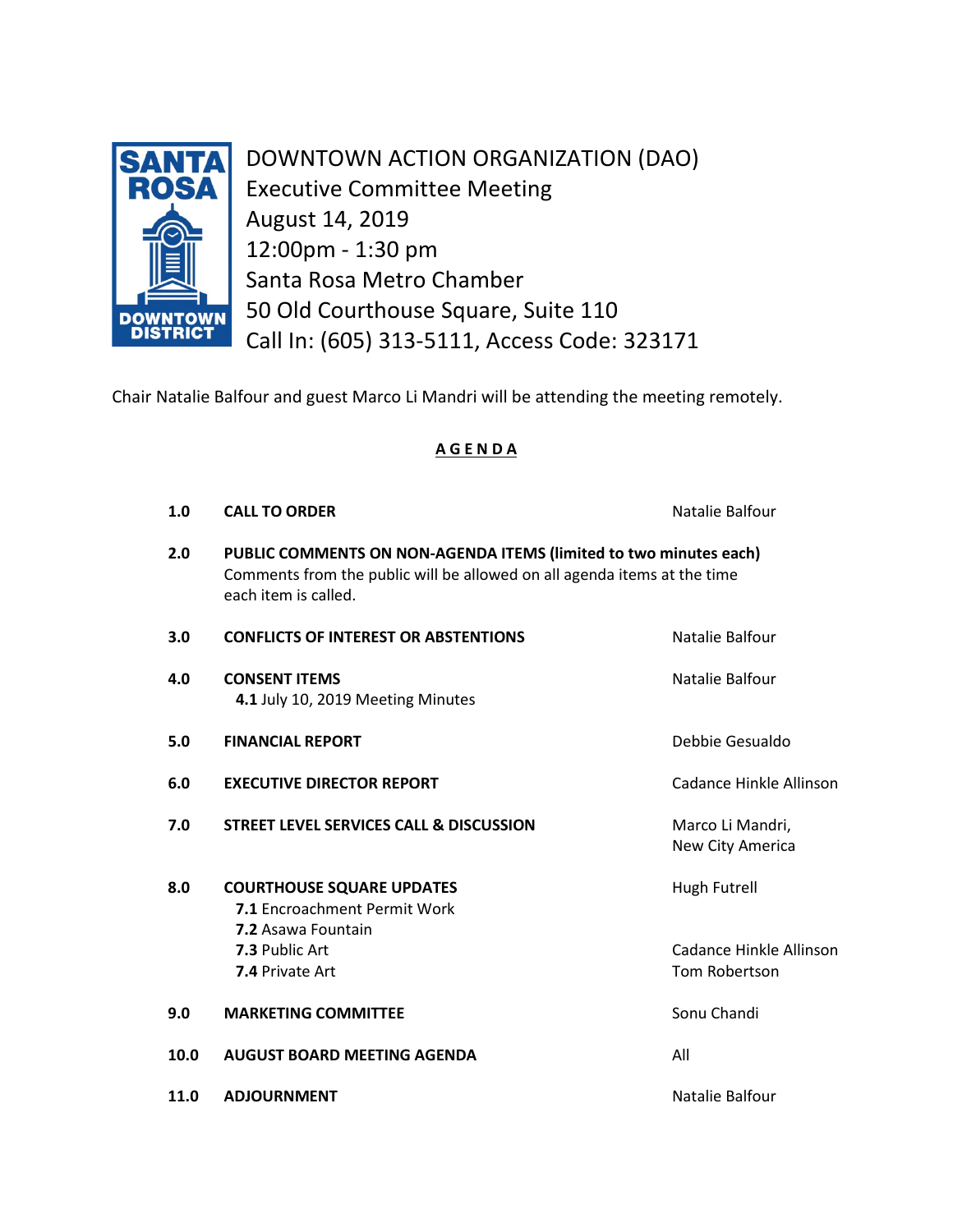# DAO Executive Committee Meeting Minutes July 10, 2019

Present: Natalie Balfour, Hugh Futrell, Sonu Chandi, Tom Robertson Absent: Tom Robertson Staff: Cadance Hinkle Allinson

## **A G E N D A**

## **1.0 CALL TO ORDER**

Chair Natalie Balfour called the meeting was called to order at 12:15.

**2.0 PUBLIC COMMENTS ON NON-AGENDA ITEMS (limited to two minutes each)** There were no comments from the public at this time.

## **3.0 CONFLICTS OF INTEREST OR ABSTENTIONS**

There were no conflicts of interest or abstentions.

## **4.0 CONSENT ITEMS**

Motion to approve consent item, June 12 Executive Committee Meeting Minutes, as presented was unanimously approved.

## **5.0 FINANCIAL REPORT**

The financial report was presented by Cadance Hinkle Allinson. She shared that the second assessment check of \$189,158.61 was received and put the DAO \$15,677.80 short of their anticipated assessment revenue. She is waiting to connect with Raissa as there could still be a third assessment check which could close the gap. Regardless of whether or not more funds are received, based on projections, there will still be a budget surplus.

## **6.0 EXECUTIVE REPORT**

Cadance shared that the fiscal years do not align on the contract with the city and in the DAO Bylaws. She will work with the city to adjust to ensure the DAO is on a calendar year fiscal year. The city will also need CPA prepared financial statements and she asked the committee if they would like to see anything beyond that completed. Hugh suggested it would make sense to have a review of the internal controls and procedures completed.

Cadance shared that the ad hoc marketing committee has put together a Fridays on  $4<sup>th</sup>$ concept to draw locals and tourists to downtown. They are securing outside funding to cover any costs.

## **7.0 STREETPLUS STAFFING DISCUSSION**

Cadance shared they will be conducting interviews soon for Gary's replacement and hope to have someone in place by August. She shared statistics from StreetPlus and highlighted the fact that there is some discrepancy in how the numbers are reported